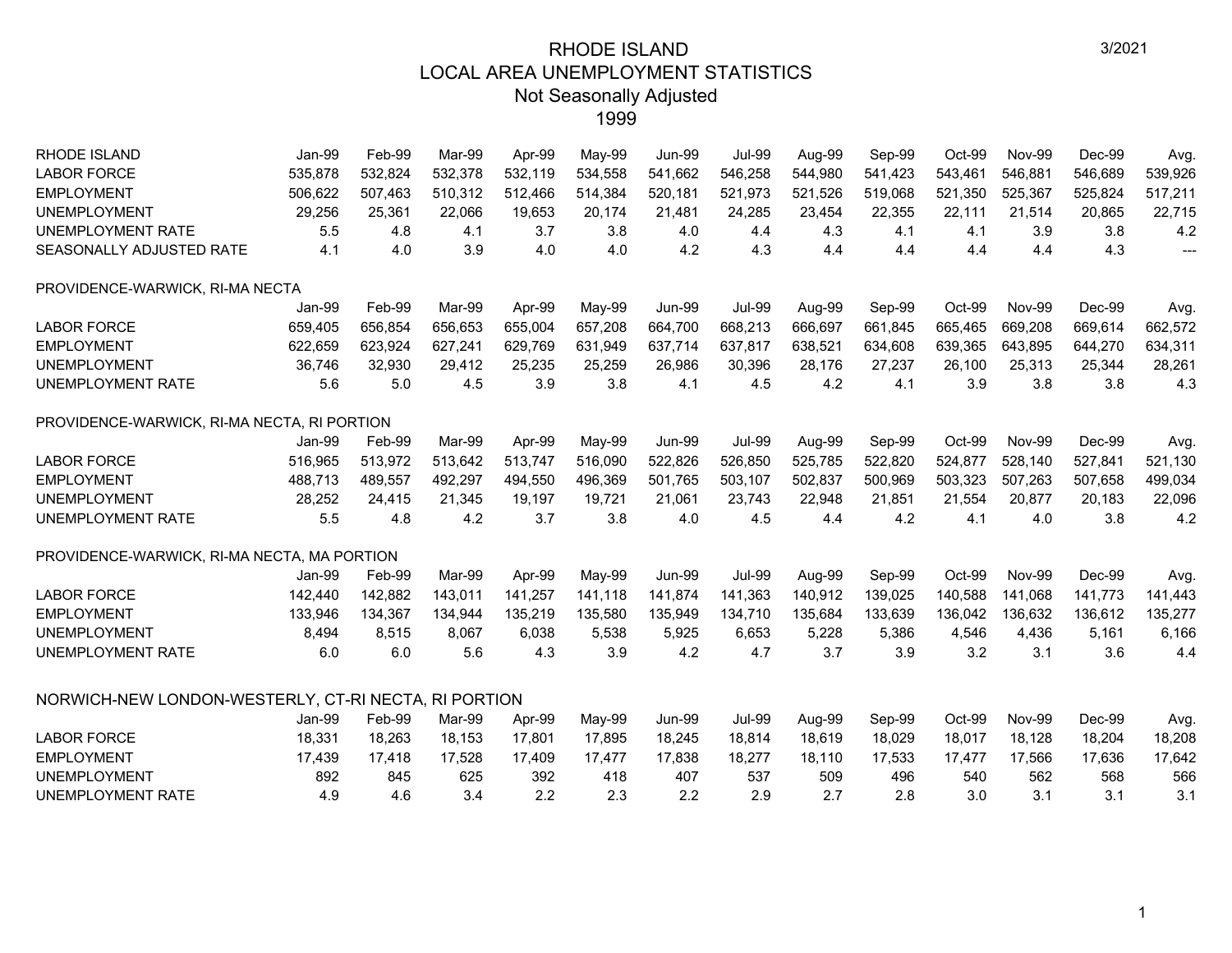| <b>BARRINGTON</b>        | Jan-99 | Feb-99 | Mar-99 | Apr-99 | May-99 | <b>Jun-99</b> | <b>Jul-99</b> | Aug-99 | Sep-99 | Oct-99 | <b>Nov-99</b> | Dec-99 | Avg.   |
|--------------------------|--------|--------|--------|--------|--------|---------------|---------------|--------|--------|--------|---------------|--------|--------|
| <b>LABOR FORCE</b>       | 8,467  | 8,448  | 8.449  | 8,433  | 8,472  | 8,540         | 8,576         | 8,594  | 8,584  | 8,663  | 8,726         | 8,737  | 8,557  |
| <b>EMPLOYMENT</b>        | 8,225  | 8,235  | 8,280  | 8,294  | 8,304  | 8,361         | 8,369         | 8,376  | 8,359  | 8,415  | 8,497         | 8,509  | 8,352  |
| <b>UNEMPLOYMENT</b>      | 242    | 213    | 169    | 139    | 168    | 179           | 207           | 218    | 225    | 248    | 229           | 228    | 205    |
| <b>UNEMPLOYMENT RATE</b> | 2.9    | 2.5    | 2.0    | 1.6    | 2.0    | 2.1           | 2.4           | 2.5    | 2.6    | 2.9    | 2.6           | 2.6    | 2.4    |
| <b>BRISTOL</b>           | Jan-99 | Feb-99 | Mar-99 | Apr-99 | May-99 | <b>Jun-99</b> | <b>Jul-99</b> | Aug-99 | Sep-99 | Oct-99 | <b>Nov-99</b> | Dec-99 | Avg.   |
| <b>LABOR FORCE</b>       | 12,098 | 12,052 | 12,039 | 11,958 | 11,955 | 12,055        | 12,148        | 12,135 | 12,109 | 12,178 | 12,284        | 12,306 | 12,110 |
| <b>EMPLOYMENT</b>        | 11,518 | 11,532 | 11,597 | 11,616 | 11,630 | 11,709        | 11,721        | 11,731 | 11,706 | 11,786 | 11,898        | 11,915 | 11,697 |
| <b>UNEMPLOYMENT</b>      | 580    | 520    | 442    | 342    | 325    | 346           | 427           | 404    | 403    | 392    | 386           | 391    | 413    |
| UNEMPLOYMENT RATE        | 4.8    | 4.3    | 3.7    | 2.9    | 2.7    | 2.9           | 3.5           | 3.3    | 3.3    | 3.2    | 3.1           | 3.2    | 3.4    |
| <b>BURRILLVILLE</b>      | Jan-99 | Feb-99 | Mar-99 | Apr-99 | May-99 | <b>Jun-99</b> | <b>Jul-99</b> | Aug-99 | Sep-99 | Oct-99 | <b>Nov-99</b> | Dec-99 | Avg.   |
| <b>LABOR FORCE</b>       | 8,560  | 8,486  | 8,474  | 8,502  | 8,461  | 8,574         | 8,633         | 8,640  | 8,524  | 8,599  | 8,660         | 8,668  | 8,565  |
| <b>EMPLOYMENT</b>        | 8,073  | 8,084  | 8,128  | 8,142  | 8,153  | 8,208         | 8,216         | 8,222  | 8,205  | 8,262  | 8,340         | 8,354  | 8,199  |
| <b>UNEMPLOYMENT</b>      | 487    | 402    | 346    | 360    | 308    | 366           | 417           | 418    | 319    | 337    | 320           | 314    | 366    |
| <b>UNEMPLOYMENT RATE</b> | 5.7    | 4.7    | 4.1    | 4.2    | 3.6    | 4.3           | 4.8           | 4.8    | 3.7    | 3.9    | 3.7           | 3.6    | 4.3    |
| <b>CENTRAL FALLS</b>     | Jan-99 | Feb-99 | Mar-99 | Apr-99 | May-99 | <b>Jun-99</b> | <b>Jul-99</b> | Aug-99 | Sep-99 | Oct-99 | <b>Nov-99</b> | Dec-99 | Avg.   |
| <b>LABOR FORCE</b>       | 7,752  | 7,710  | 7,689  | 7,726  | 7,736  | 7,798         | 7,815         | 7,727  | 7,782  | 7,793  | 7,864         | 7,922  | 7,776  |
| <b>EMPLOYMENT</b>        | 7,214  | 7,223  | 7,263  | 7,274  | 7,284  | 7,333         | 7,340         | 7,347  | 7,331  | 7,381  | 7,452         | 7,463  | 7,325  |
| <b>UNEMPLOYMENT</b>      | 538    | 487    | 426    | 452    | 452    | 465           | 475           | 380    | 451    | 412    | 412           | 459    | 451    |
| <b>UNEMPLOYMENT RATE</b> | 6.9    | 6.3    | 5.5    | 5.9    | 5.8    | 6.0           | 6.1           | 4.9    | 5.8    | 5.3    | 5.2           | 5.8    | 5.8    |
| <b>CHARLESTOWN</b>       | Jan-99 | Feb-99 | Mar-99 | Apr-99 | May-99 | <b>Jun-99</b> | <b>Jul-99</b> | Aug-99 | Sep-99 | Oct-99 | <b>Nov-99</b> | Dec-99 | Avg.   |
| <b>LABOR FORCE</b>       | 4,074  | 4,042  | 4.013  | 3,971  | 3,962  | 3,987         | 4,055         | 4,032  | 4,049  | 4,007  | 4,060         | 4,090  | 4,028  |
| <b>EMPLOYMENT</b>        | 3,767  | 3,771  | 3,793  | 3,799  | 3,803  | 3,829         | 3,834         | 3,836  | 3,829  | 3,854  | 3,892         | 3,897  | 3,825  |
| <b>UNEMPLOYMENT</b>      | 307    | 271    | 220    | 172    | 159    | 158           | 221           | 196    | 220    | 153    | 168           | 193    | 203    |
| UNEMPLOYMENT RATE        | 7.5    | 6.7    | 5.5    | 4.3    | 4.0    | 4.0           | 5.5           | 4.9    | 5.4    | 3.8    | 4.1           | 4.7    | 5.0    |
| <b>COVENTRY</b>          | Jan-99 | Feb-99 | Mar-99 | Apr-99 | May-99 | Jun-99        | <b>Jul-99</b> | Aug-99 | Sep-99 | Oct-99 | <b>Nov-99</b> | Dec-99 | Avg.   |
| <b>LABOR FORCE</b>       | 18,802 | 18,748 | 18,749 | 18,679 | 18,734 | 18,940        | 19,245        | 19,218 | 18,977 | 19,086 | 19,257        | 19,190 | 18,969 |
| <b>EMPLOYMENT</b>        | 17,944 | 17,968 | 18,067 | 18,096 | 18,120 | 18,243        | 18,260        | 18,274 | 18,238 | 18,361 | 18,539        | 18,566 | 18,223 |
| <b>UNEMPLOYMENT</b>      | 858    | 780    | 682    | 583    | 614    | 697           | 985           | 944    | 739    | 725    | 718           | 624    | 746    |
| UNEMPLOYMENT RATE        | 4.6    | 4.2    | 3.6    | 3.1    | 3.3    | 3.7           | 5.1           | 4.9    | 3.9    | 3.8    | 3.7           | 3.3    | 3.9    |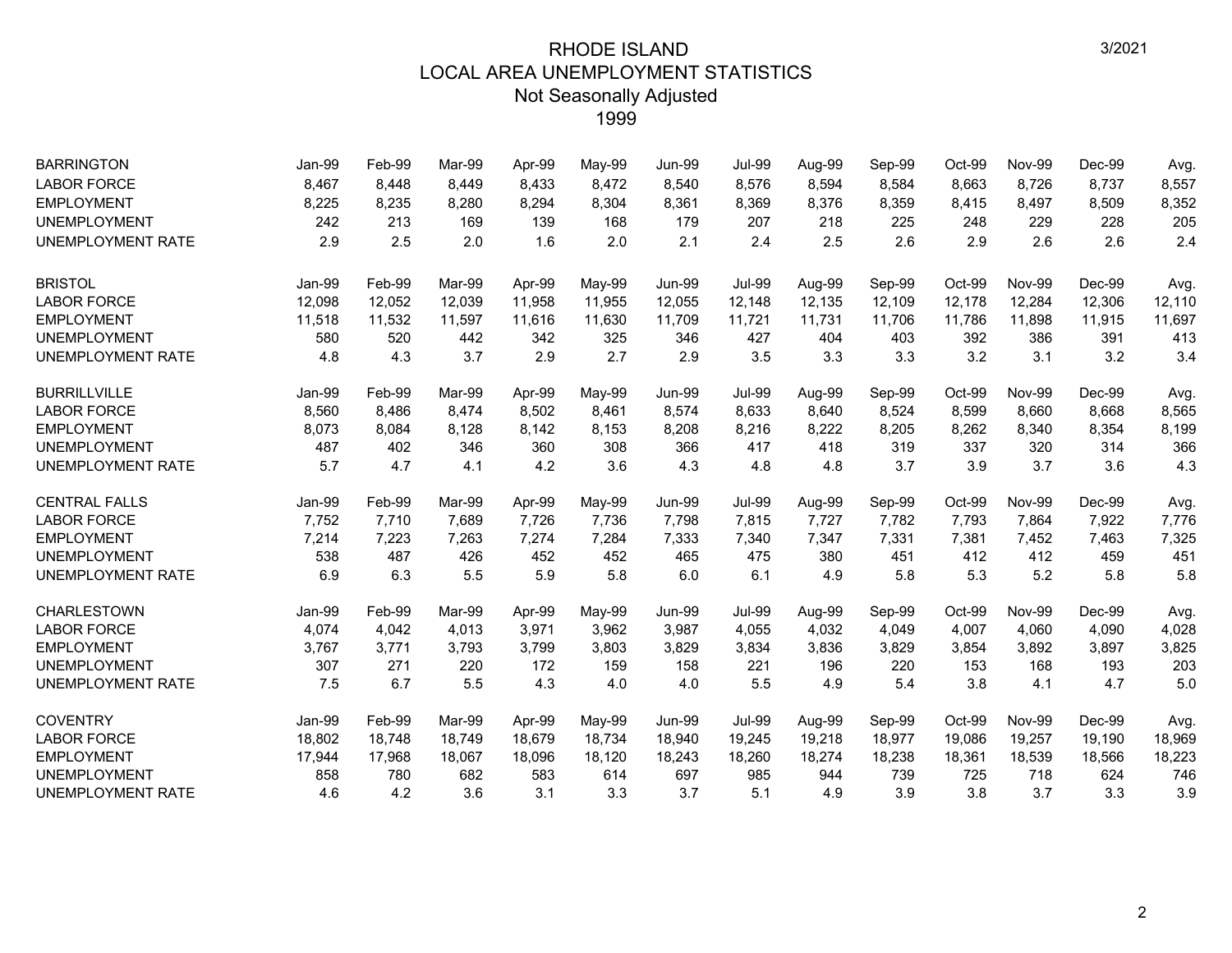| <b>CRANSTON</b><br><b>LABOR FORCE</b> | Jan-99<br>39,729 | Feb-99<br>39,521 | Mar-99<br>39,569 | Apr-99<br>39,515 | May-99<br>39,692 | <b>Jun-99</b><br>40,103 | <b>Jul-99</b><br>40,252 | Aug-99<br>40,227 | Sep-99<br>40,044 | Oct-99<br>40,291 | <b>Nov-99</b><br>40,579 | Dec-99<br>40,534 | Avg.<br>40,005 |
|---------------------------------------|------------------|------------------|------------------|------------------|------------------|-------------------------|-------------------------|------------------|------------------|------------------|-------------------------|------------------|----------------|
| <b>EMPLOYMENT</b>                     | 37,749           | 37,800           | 38,008           | 38,069           | 38,119           | 38,375                  | 38,413                  | 38,443           | 38,366           | 38,627           | 39,000                  | 39,057           | 38,336         |
| <b>UNEMPLOYMENT</b>                   | 1,980            | 1,721            | 1,561            | 1,446            | 1,573            | 1,728                   | 1,839                   | 1,784            | 1,678            | 1,664            | 1,579                   | 1,477            | 1,669          |
| UNEMPLOYMENT RATE                     | 5.0              | 4.4              | 3.9              | 3.7              | 4.0              | 4.3                     | 4.6                     | 4.4              | 4.2              | 4.1              | 3.9                     | 3.6              | 4.2            |
|                                       |                  |                  |                  |                  |                  |                         |                         |                  |                  |                  |                         |                  |                |
| <b>CUMBERLAND</b>                     | Jan-99           | Feb-99           | Mar-99           | Apr-99           | May-99           | <b>Jun-99</b>           | <b>Jul-99</b>           | Aug-99           | Sep-99           | Oct-99           | <b>Nov-99</b>           | Dec-99           | Avg.           |
| <b>LABOR FORCE</b>                    | 17,447           | 17,281           | 17.288           | 17.336           | 17,292           | 17,465                  | 17,547                  | 17,513           | 17,406           | 17,493           | 17,701                  | 17,638           | 17,451         |
| <b>EMPLOYMENT</b>                     | 16,577           | 16,599           | 16,691           | 16,718           | 16,739           | 16,852                  | 16,869                  | 16,882           | 16,848           | 16,964           | 17,126                  | 17,152           | 16,835         |
| <b>UNEMPLOYMENT</b>                   | 870              | 682              | 597              | 618              | 553              | 613                     | 678                     | 631              | 558              | 529              | 575                     | 486              | 616            |
| <b>UNEMPLOYMENT RATE</b>              | 5.0              | 3.9              | 3.5              | 3.6              | 3.2              | 3.5                     | 3.9                     | 3.6              | 3.2              | 3.0              | 3.2                     | 2.8              | 3.5            |
| <b>EAST GREENWICH</b>                 | Jan-99           | Feb-99           | Mar-99           | Apr-99           | May-99           | <b>Jun-99</b>           | <b>Jul-99</b>           | Aug-99           | Sep-99           | Oct-99           | <b>Nov-99</b>           | Dec-99           | Avg.           |
| <b>LABOR FORCE</b>                    | 6,927            | 6,925            | 6.933            | 6,904            | 6,911            | 6,953                   | 6,990                   | 7,031            | 7,010            | 7,076            | 7,088                   | 7,081            | 6,986          |
| <b>EMPLOYMENT</b>                     | 6,613            | 6,622            | 6,658            | 6,668            | 6,677            | 6,723                   | 6,729                   | 6,735            | 6,721            | 6,768            | 6,832                   | 6,842            | 6,716          |
| <b>UNEMPLOYMENT</b>                   | 314              | 303              | 275              | 236              | 234              | 230                     | 261                     | 296              | 289              | 308              | 256                     | 239              | 270            |
| UNEMPLOYMENT RATE                     | 4.5              | 4.4              | 4.0              | 3.4              | 3.4              | 3.3                     | 3.7                     | 4.2              | 4.1              | 4.4              | 3.6                     | 3.4              | 3.9            |
| <b>EAST PROVIDENCE</b>                | Jan-99           | Feb-99           | Mar-99           | Apr-99           | May-99           | <b>Jun-99</b>           | <b>Jul-99</b>           | Aug-99           | Sep-99           | Oct-99           | <b>Nov-99</b>           | Dec-99           | Avg.           |
| <b>LABOR FORCE</b>                    | 26,592           | 26,352           | 26,359           | 26,255           | 26,414           | 26,682                  | 26,816                  | 26,756           | 26,687           | 26,872           | 27,118                  | 27,128           | 26,670         |
| <b>EMPLOYMENT</b>                     | 25,086           | 25,119           | 25,257           | 25,299           | 25,331           | 25,502                  | 25,528                  | 25,548           | 25,496           | 25,669           | 25,917                  | 25,956           | 25,476         |
| <b>UNEMPLOYMENT</b>                   | 1,506            | 1,233            | 1,102            | 956              | 1,083            | 1,180                   | 1,288                   | 1,208            | 1,191            | 1,203            | 1,201                   | 1,172            | 1,194          |
| UNEMPLOYMENT RATE                     | 5.7              | 4.7              | 4.2              | 3.6              | 4.1              | 4.4                     | 4.8                     | 4.5              | 4.5              | 4.5              | 4.4                     | 4.3              | 4.5            |
| <b>EXETER</b>                         | Jan-99           | Feb-99           | Mar-99           | Apr-99           | May-99           | <b>Jun-99</b>           | <b>Jul-99</b>           | Aug-99           | Sep-99           | Oct-99           | <b>Nov-99</b>           | Dec-99           | Avg.           |
| <b>LABOR FORCE</b>                    | 3,352            | 3,356            | 3,338            | 3,305            | 3,287            | 3,322                   | 3,349                   | 3,366            | 3,338            | 3,351            | 3,382                   | 3,391            | 3,345          |
| <b>EMPLOYMENT</b>                     | 3,168            | 3,172            | 3,191            | 3,197            | 3,200            | 3,221                   | 3,225                   | 3,227            | 3,220            | 3,242            | 3,273                   | 3,278            | 3,218          |
| <b>UNEMPLOYMENT</b>                   | 184              | 184              | 147              | 108              | 87               | 101                     | 124                     | 139              | 118              | 109              | 109                     | 113              | 127            |
| UNEMPLOYMENT RATE                     | 5.5              | 5.5              | 4.4              | 3.3              | 2.6              | 3.0                     | 3.7                     | 4.1              | 3.5              | 3.3              | 3.2                     | 3.3              | 3.8            |
| <b>FOSTER</b>                         | Jan-99           | Feb-99           | Mar-99           | Apr-99           | May-99           | <b>Jun-99</b>           | <b>Jul-99</b>           | Aug-99           | Sep-99           | Oct-99           | <b>Nov-99</b>           | Dec-99           | Avg.           |
| <b>LABOR FORCE</b>                    | 2,542            | 2,517            | 2,492            | 2,480            | 2,480            | 2,504                   | 2,529                   | 2,548            | 2,515            | 2,527            | 2,549                   | 2,556            | 2,520          |
| <b>EMPLOYMENT</b>                     | 2,365            | 2,368            | 2,380            | 2,384            | 2,387            | 2,403                   | 2,405                   | 2,408            | 2,402            | 2,419            | 2,442                   | 2,446            | 2,401          |
| <b>UNEMPLOYMENT</b>                   | 177              | 149              | 112              | 96               | 93               | 101                     | 124                     | 140              | 113              | 108              | 107                     | 110              | 119            |
| <b>UNEMPLOYMENT RATE</b>              | 7.0              | 5.9              | 4.5              | 3.9              | 3.8              | 4.0                     | 4.9                     | 5.5              | 4.5              | 4.3              | 4.2                     | 4.3              | 4.7            |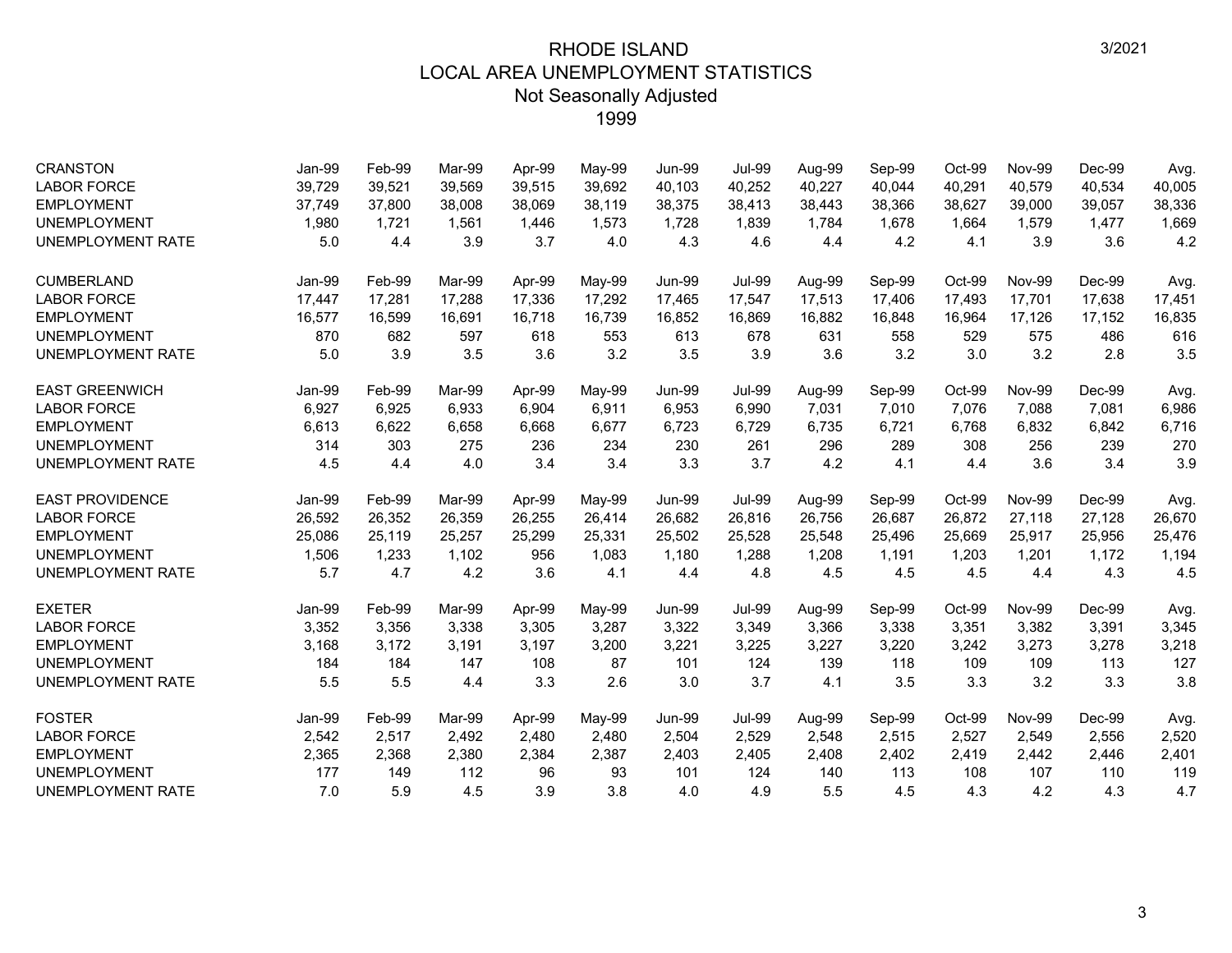| <b>GLOCESTER</b>         | Jan-99        | Feb-99 | Mar-99 | Apr-99 | May-99 | <b>Jun-99</b> | <b>Jul-99</b> | Aug-99 | Sep-99 | Oct-99 | <b>Nov-99</b> | Dec-99 | Avg.   |
|--------------------------|---------------|--------|--------|--------|--------|---------------|---------------|--------|--------|--------|---------------|--------|--------|
| <b>LABOR FORCE</b>       | 5,404         | 5,361  | 5,383  | 5,347  | 5,350  | 5,410         | 5,453         | 5,465  | 5,442  | 5,436  | 5,505         | 5,495  | 5,421  |
| <b>EMPLOYMENT</b>        | 5,153         | 5,160  | 5,189  | 5,195  | 5,203  | 5,239         | 5,244         | 5,249  | 5,237  | 5,273  | 5,323         | 5,331  | 5,233  |
| <b>UNEMPLOYMENT</b>      | 251           | 201    | 194    | 152    | 147    | 171           | 209           | 216    | 205    | 163    | 182           | 164    | 188    |
| <b>UNEMPLOYMENT RATE</b> | 4.6           | 3.7    | 3.6    | 2.8    | 2.7    | 3.2           | 3.8           | 4.0    | 3.8    | 3.0    | 3.3           | 3.0    | 3.5    |
| <b>HOPKINTON</b>         | <b>Jan-99</b> | Feb-99 | Mar-99 | Apr-99 | May-99 | <b>Jun-99</b> | <b>Jul-99</b> | Aug-99 | Sep-99 | Oct-99 | <b>Nov-99</b> | Dec-99 | Avg.   |
| <b>LABOR FORCE</b>       | 4,669         | 4,646  | 4.610  | 4,527  | 4,555  | 4,662         | 4,834         | 4,782  | 4,627  | 4,616  | 4,617         | 4,638  | 4,649  |
| <b>EMPLOYMENT</b>        | 4,469         | 4,463  | 4,492  | 4,462  | 4,478  | 4,571         | 4,683         | 4,640  | 4,493  | 4,479  | 4,501         | 4,519  | 4,521  |
| <b>UNEMPLOYMENT</b>      | 200           | 183    | 118    | 65     | 77     | 91            | 151           | 142    | 134    | 137    | 116           | 119    | 128    |
| <b>UNEMPLOYMENT RATE</b> | 4.3           | 3.9    | 2.6    | 1.4    | 1.7    | 2.0           | 3.1           | 3.0    | 2.9    | 3.0    | 2.5           | 2.6    | 2.8    |
| <b>JAMESTOWN</b>         | Jan-99        | Feb-99 | Mar-99 | Apr-99 | May-99 | <b>Jun-99</b> | <b>Jul-99</b> | Aug-99 | Sep-99 | Oct-99 | <b>Nov-99</b> | Dec-99 | Avg.   |
| <b>LABOR FORCE</b>       | 2,848         | 2,841  | 2,842  | 2,801  | 2,804  | 2,845         | 2,847         | 2,855  | 2,861  | 2,889  | 2,913         | 2,910  | 2,854  |
| <b>EMPLOYMENT</b>        | 2,723         | 2,727  | 2,742  | 2,745  | 2,749  | 2,769         | 2,772         | 2,773  | 2,768  | 2,786  | 2,814         | 2,817  | 2,765  |
| <b>UNEMPLOYMENT</b>      | 125           | 114    | 100    | 56     | 55     | 76            | 75            | 82     | 93     | 103    | 99            | 93     | 89     |
| <b>UNEMPLOYMENT RATE</b> | 4.4           | 4.0    | 3.5    | 2.0    | 2.0    | 2.7           | 2.6           | 2.9    | 3.3    | 3.6    | 3.4           | 3.2    | 3.1    |
| <b>JOHNSTON</b>          | <b>Jan-99</b> | Feb-99 | Mar-99 | Apr-99 | May-99 | <b>Jun-99</b> | <b>Jul-99</b> | Aug-99 | Sep-99 | Oct-99 | <b>Nov-99</b> | Dec-99 | Avg.   |
| <b>LABOR FORCE</b>       | 15,280        | 15,151 | 15,137 | 15,051 | 15,021 | 15,148        | 15,255        | 15,222 | 15,150 | 15,231 | 15,322        | 15,393 | 15,197 |
| <b>EMPLOYMENT</b>        | 14,228        | 14,246 | 14,325 | 14,348 | 14,367 | 14,464        | 14,479        | 14,491 | 14,460 | 14,558 | 14,699        | 14,721 | 14,449 |
| <b>UNEMPLOYMENT</b>      | 1,052         | 905    | 812    | 703    | 654    | 684           | 776           | 731    | 690    | 673    | 623           | 672    | 748    |
| <b>UNEMPLOYMENT RATE</b> | 6.9           | 6.0    | 5.4    | 4.7    | 4.4    | 4.5           | 5.1           | 4.8    | 4.6    | 4.4    | 4.1           | 4.4    | 4.9    |
| <b>LINCOLN</b>           | Jan-99        | Feb-99 | Mar-99 | Apr-99 | May-99 | <b>Jun-99</b> | <b>Jul-99</b> | Aug-99 | Sep-99 | Oct-99 | <b>Nov-99</b> | Dec-99 | Avg.   |
| <b>LABOR FORCE</b>       | 10,829        | 10,770 | 10.774 | 10.757 | 10,736 | 10,857        | 10.965        | 10,974 | 10,911 | 10,981 | 11.047        | 10,997 | 10,884 |
| <b>EMPLOYMENT</b>        | 10,291        | 10,303 | 10,361 | 10,378 | 10,392 | 10,461        | 10,472        | 10,480 | 10,459 | 10,529 | 10,633        | 10,647 | 10,451 |
| <b>UNEMPLOYMENT</b>      | 538           | 467    | 413    | 379    | 344    | 396           | 493           | 494    | 452    | 452    | 414           | 350    | 433    |
| <b>UNEMPLOYMENT RATE</b> | 5.0           | 4.3    | 3.8    | 3.5    | 3.2    | 3.6           | 4.5           | 4.5    | 4.1    | 4.1    | 3.7           | 3.2    | 4.0    |
| <b>LITTLE COMPTON</b>    | Jan-99        | Feb-99 | Mar-99 | Apr-99 | May-99 | <b>Jun-99</b> | <b>Jul-99</b> | Aug-99 | Sep-99 | Oct-99 | <b>Nov-99</b> | Dec-99 | Avg.   |
| <b>LABOR FORCE</b>       | 1,879         | 1,880  | 1,876  | 1,859  | 1,852  | 1,855         | 1,859         | 1,875  | 1,863  | 1,883  | 1,907         | 1,911  | 1,875  |
| <b>EMPLOYMENT</b>        | 1,796         | 1,798  | 1,807  | 1,810  | 1,813  | 1,824         | 1,828         | 1,829  | 1,824  | 1,837  | 1,855         | 1,858  | 1,823  |
| <b>UNEMPLOYMENT</b>      | 83            | 82     | 69     | 49     | 39     | 31            | 31            | 46     | 39     | 46     | 52            | 53     | 52     |
| <b>UNEMPLOYMENT RATE</b> | 4.4           | 4.4    | 3.7    | 2.6    | 2.1    | 1.7           | 1.7           | 2.5    | 2.1    | 2.4    | 2.7           | 2.8    | 2.8    |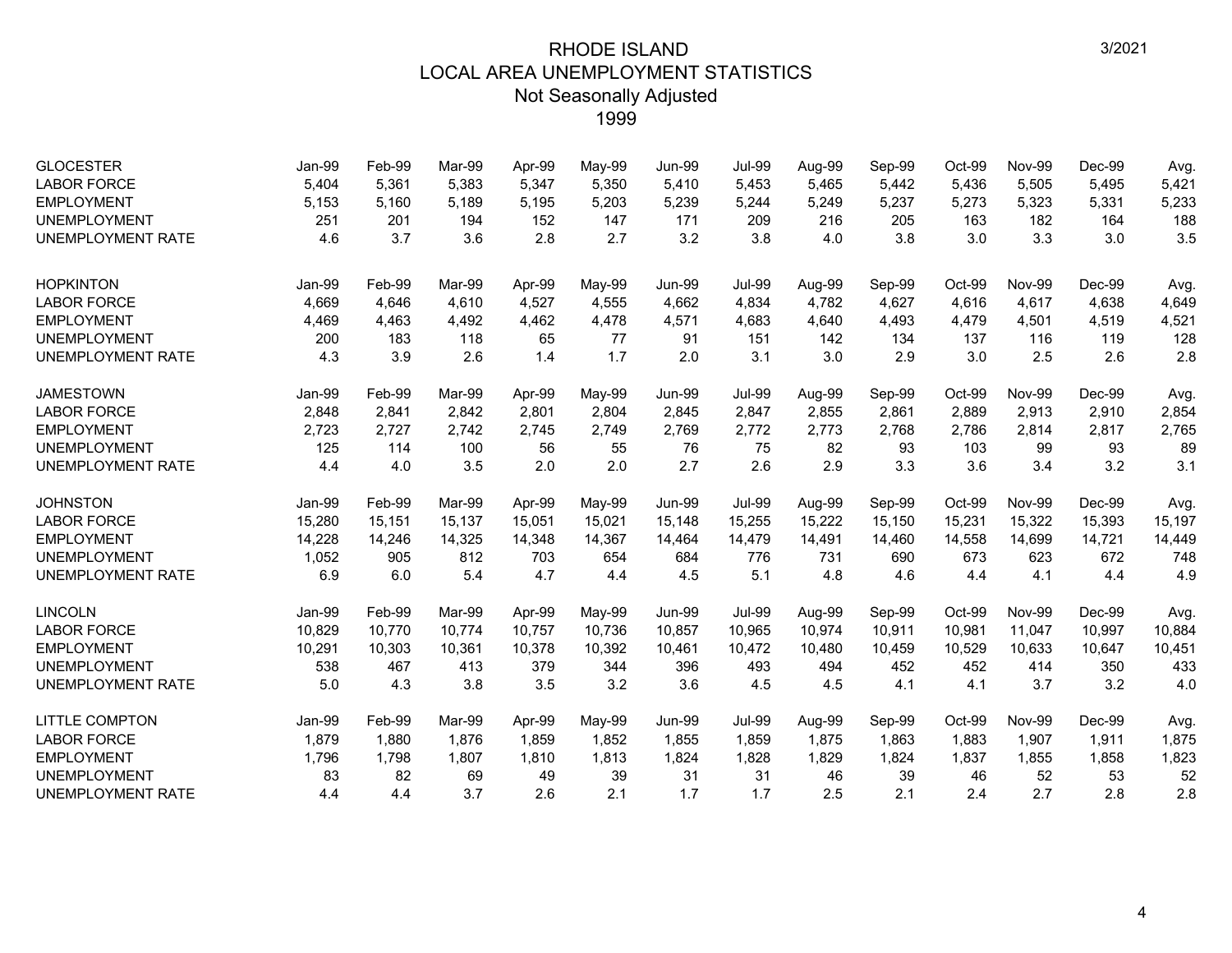| <b>MIDDLETOWN</b>        | Jan-99        | Feb-99 | Mar-99 | Apr-99 | May-99 | <b>Jun-99</b> | <b>Jul-99</b> | Aug-99 | Sep-99 | Oct-99 | <b>Nov-99</b> | Dec-99 | Avg.   |
|--------------------------|---------------|--------|--------|--------|--------|---------------|---------------|--------|--------|--------|---------------|--------|--------|
| <b>LABOR FORCE</b>       | 7,725         | 7,739  | 7,738  | 8,065  | 8,417  | 9,056         | 9,332         | 9,177  | 8,864  | 8,629  | 8,472         | 8,378  | 8,466  |
| <b>EMPLOYMENT</b>        | 7,284         | 7,352  | 7,401  | 7,820  | 8,160  | 8,785         | 9,030         | 8,848  | 8,596  | 8,360  | 8,186         | 8,099  | 8,160  |
| <b>UNEMPLOYMENT</b>      | 441           | 387    | 337    | 245    | 257    | 271           | 302           | 329    | 268    | 269    | 286           | 279    | 306    |
| <b>UNEMPLOYMENT RATE</b> | 5.7           | 5.0    | 4.4    | 3.0    | 3.1    | 3.0           | 3.2           | 3.6    | 3.0    | 3.1    | 3.4           | 3.3    | 3.6    |
| <b>NARRAGANSETT</b>      | Jan-99        | Feb-99 | Mar-99 | Apr-99 | May-99 | <b>Jun-99</b> | <b>Jul-99</b> | Aug-99 | Sep-99 | Oct-99 | <b>Nov-99</b> | Dec-99 | Avg.   |
| <b>LABOR FORCE</b>       | 9,625         | 9,595  | 9.600  | 9,579  | 9,582  | 9,630         | 9,644         | 9,667  | 9,652  | 9,735  | 9,814         | 9,827  | 9,663  |
| <b>EMPLOYMENT</b>        | 9,295         | 9,307  | 9,359  | 9,373  | 9,385  | 9,449         | 9,458         | 9,464  | 9,446  | 9,510  | 9,601         | 9,616  | 9,439  |
| <b>UNEMPLOYMENT</b>      | 330           | 288    | 241    | 206    | 197    | 181           | 186           | 203    | 206    | 225    | 213           | 211    | 224    |
| <b>UNEMPLOYMENT RATE</b> | 3.4           | 3.0    | 2.5    | 2.2    | 2.1    | 1.9           | 1.9           | 2.1    | 2.1    | 2.3    | 2.2           | 2.1    | 2.3    |
| <b>NEW SHOREHAM</b>      | <b>Jan-99</b> | Feb-99 | Mar-99 | Apr-99 | May-99 | <b>Jun-99</b> | <b>Jul-99</b> | Aug-99 | Sep-99 | Oct-99 | <b>Nov-99</b> | Dec-99 | Avg.   |
| <b>LABOR FORCE</b>       | 586           | 586    | 577    | 574    | 564    | 590           | 599           | 590    | 577    | 570    | 619           | 643    | 589    |
| <b>EMPLOYMENT</b>        | 479           | 483    | 487    | 514    | 535    | 578           | 594           | 582    | 565    | 550    | 538           | 532    | 536    |
| <b>UNEMPLOYMENT</b>      | 107           | 103    | 90     | 60     | 29     | 12            | 5             | 8      | 12     | 20     | 81            | 111    | 53     |
| <b>UNEMPLOYMENT RATE</b> | 18.3          | 17.6   | 15.6   | 10.5   | 5.1    | 2.0           | 0.8           | 1.4    | 2.1    | 3.5    | 13.1          | 17.3   | 9.0    |
| <b>NEWPORT</b>           | <b>Jan-99</b> | Feb-99 | Mar-99 | Apr-99 | May-99 | <b>Jun-99</b> | <b>Jul-99</b> | Aug-99 | Sep-99 | Oct-99 | <b>Nov-99</b> | Dec-99 | Avg.   |
| <b>LABOR FORCE</b>       | 11,732        | 11,700 | 11,627 | 12,094 | 12,551 | 13,460        | 13,811        | 13,553 | 13,210 | 12,876 | 12,664        | 12,548 | 12,653 |
| <b>EMPLOYMENT</b>        | 10,806        | 10,904 | 10,979 | 11,600 | 12,104 | 13,032        | 13,395        | 13,126 | 12,751 | 12,402 | 12,142        | 12,014 | 12,105 |
| <b>UNEMPLOYMENT</b>      | 926           | 796    | 648    | 494    | 447    | 428           | 416           | 427    | 459    | 474    | 522           | 534    | 548    |
| <b>UNEMPLOYMENT RATE</b> | 7.9           | 6.8    | 5.6    | 4.1    | 3.6    | 3.2           | 3.0           | 3.2    | 3.5    | 3.7    | 4.1           | 4.3    | 4.3    |
| <b>NORTH KINGSTOWN</b>   | <b>Jan-99</b> | Feb-99 | Mar-99 | Apr-99 | May-99 | <b>Jun-99</b> | <b>Jul-99</b> | Aug-99 | Sep-99 | Oct-99 | <b>Nov-99</b> | Dec-99 | Avg.   |
| <b>LABOR FORCE</b>       | 15,143        | 15,078 | 15,077 | 15,070 | 15,103 | 15,243        | 15,259        | 15,331 | 15,249 | 15,366 | 15,472        | 15,480 | 15,239 |
| <b>EMPLOYMENT</b>        | 14.520        | 14,539 | 14.620 | 14.643 | 14,663 | 14.761        | 14.775        | 14.788 | 14.758 | 14.858 | 15.001        | 15,025 | 14,746 |
| <b>UNEMPLOYMENT</b>      | 623           | 539    | 457    | 427    | 440    | 482           | 484           | 543    | 491    | 508    | 471           | 455    | 493    |
| <b>UNEMPLOYMENT RATE</b> | 4.1           | 3.6    | 3.0    | 2.8    | 2.9    | 3.2           | 3.2           | 3.5    | 3.2    | 3.3    | 3.0           | 2.9    | 3.2    |
| <b>NORTH PROVIDENCE</b>  | <b>Jan-99</b> | Feb-99 | Mar-99 | Apr-99 | May-99 | <b>Jun-99</b> | <b>Jul-99</b> | Aug-99 | Sep-99 | Oct-99 | <b>Nov-99</b> | Dec-99 | Avg.   |
| <b>LABOR FORCE</b>       | 18,346        | 18,174 | 18,153 | 18,084 | 18,155 | 18,311        | 18,440        | 18,439 | 18,392 | 18,498 | 18,650        | 18,631 | 18,356 |
| <b>EMPLOYMENT</b>        | 17,312        | 17,336 | 17,432 | 17,460 | 17,482 | 17,600        | 17,618        | 17,631 | 17,596 | 17,716 | 17,886        | 17,913 | 17,582 |
| <b>UNEMPLOYMENT</b>      | 1,034         | 838    | 721    | 624    | 673    | 711           | 822           | 808    | 796    | 782    | 764           | 718    | 774    |
| <b>UNEMPLOYMENT RATE</b> | 5.6           | 4.6    | 4.0    | 3.5    | 3.7    | 3.9           | 4.5           | 4.4    | 4.3    | 4.2    | 4.1           | 3.9    | 4.2    |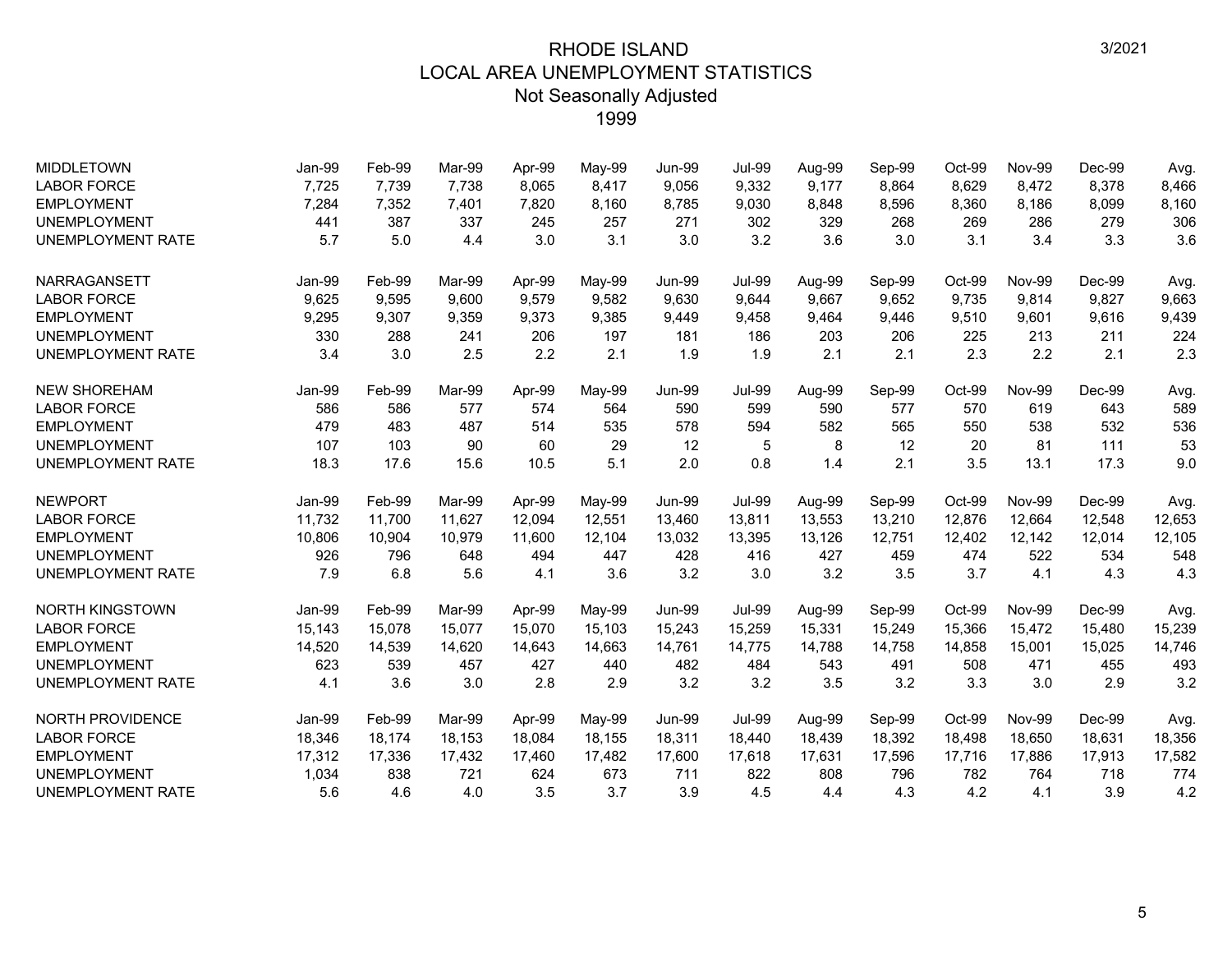| <b>NORTH SMITHFIELD</b>  | Jan-99 | Feb-99 | Mar-99 | Apr-99 | May-99 | <b>Jun-99</b> | <b>Jul-99</b> | Aug-99 | Sep-99 | Oct-99 | <b>Nov-99</b> | Dec-99 | Avg.   |
|--------------------------|--------|--------|--------|--------|--------|---------------|---------------|--------|--------|--------|---------------|--------|--------|
| <b>LABOR FORCE</b>       | 5,501  | 5,446  | 5.452  | 5,467  | 5,442  | 5,558         | 5,570         | 5,567  | 5,508  | 5,550  | 5,593         | 5,587  | 5,521  |
| <b>EMPLOYMENT</b>        | 5,230  | 5,237  | 5,266  | 5,276  | 5,282  | 5,317         | 5,322         | 5,327  | 5,316  | 5,351  | 5,404         | 5,411  | 5,312  |
| <b>UNEMPLOYMENT</b>      | 271    | 209    | 186    | 191    | 160    | 241           | 248           | 240    | 192    | 199    | 189           | 176    | 209    |
| <b>UNEMPLOYMENT RATE</b> | 4.9    | 3.8    | 3.4    | 3.5    | 2.9    | 4.3           | 4.5           | 4.3    | 3.5    | 3.6    | 3.4           | 3.2    | 3.8    |
| <b>PAWTUCKET</b>         | Jan-99 | Feb-99 | Mar-99 | Apr-99 | May-99 | <b>Jun-99</b> | <b>Jul-99</b> | Aug-99 | Sep-99 | Oct-99 | <b>Nov-99</b> | Dec-99 | Avg.   |
| <b>LABOR FORCE</b>       | 37,774 | 37,510 | 37,527 | 37,529 | 37,712 | 37,902        | 38,179        | 37,915 | 37,918 | 38,038 | 38,381        | 38,326 | 37,893 |
| <b>EMPLOYMENT</b>        | 35,550 | 35,597 | 35,794 | 35,851 | 35,900 | 36,141        | 36,176        | 36,206 | 36,132 | 36,378 | 36,728        | 36,783 | 36,103 |
| <b>UNEMPLOYMENT</b>      | 2,224  | 1,913  | 1,733  | 1,678  | 1,812  | 1,761         | 2,003         | 1,709  | 1,786  | 1,660  | 1,653         | 1,543  | 1,790  |
| <b>UNEMPLOYMENT RATE</b> | 5.9    | 5.1    | 4.6    | 4.5    | 4.8    | 4.6           | 5.2           | 4.5    | 4.7    | 4.4    | 4.3           | 4.0    | 4.7    |
| <b>PORTSMOUTH</b>        | Jan-99 | Feb-99 | Mar-99 | Apr-99 | May-99 | <b>Jun-99</b> | <b>Jul-99</b> | Aug-99 | Sep-99 | Oct-99 | <b>Nov-99</b> | Dec-99 | Avg.   |
| <b>LABOR FORCE</b>       | 8,456  | 8,460  | 8,471  | 8,807  | 9,187  | 9,893         | 10,182        | 9,955  | 9,679  | 9,437  | 9,262         | 9,178  | 9,248  |
| <b>EMPLOYMENT</b>        | 7,998  | 8,072  | 8,126  | 8,586  | 8,958  | 9,646         | 9,915         | 9,714  | 9,439  | 9,179  | 8,989         | 8,892  | 8,960  |
| <b>UNEMPLOYMENT</b>      | 458    | 388    | 345    | 221    | 229    | 247           | 267           | 241    | 240    | 258    | 273           | 286    | 288    |
| <b>UNEMPLOYMENT RATE</b> | 5.4    | 4.6    | 4.1    | 2.5    | 2.5    | 2.5           | 2.6           | 2.4    | 2.5    | 2.7    | 2.9           | 3.1    | 3.1    |
| <b>PROVIDENCE</b>        | Jan-99 | Feb-99 | Mar-99 | Apr-99 | May-99 | <b>Jun-99</b> | <b>Jul-99</b> | Aug-99 | Sep-99 | Oct-99 | <b>Nov-99</b> | Dec-99 | Avg.   |
| <b>LABOR FORCE</b>       | 72,401 | 71,875 | 71,920 | 71.771 | 72,209 | 72,915        | 73,337        | 73,149 | 72,988 | 73,344 | 73,806        | 73,927 | 72,804 |
| <b>EMPLOYMENT</b>        | 67,749 | 67.840 | 68.214 | 68,323 | 68,412 | 68.875        | 68.941        | 68,998 | 68.857 | 69.325 | 69.993        | 70.097 | 68,802 |
| <b>UNEMPLOYMENT</b>      | 4,652  | 4,035  | 3,706  | 3,448  | 3,797  | 4,040         | 4,396         | 4,151  | 4,131  | 4,019  | 3,813         | 3,830  | 4,002  |
| <b>UNEMPLOYMENT RATE</b> | 6.4    | 5.6    | 5.2    | 4.8    | 5.3    | 5.5           | 6.0           | 5.7    | 5.7    | 5.5    | 5.2           | 5.2    | 5.5    |
| <b>RICHMOND</b>          | Jan-99 | Feb-99 | Mar-99 | Apr-99 | May-99 | <b>Jun-99</b> | <b>Jul-99</b> | Aug-99 | Sep-99 | Oct-99 | <b>Nov-99</b> | Dec-99 | Avg.   |
| <b>LABOR FORCE</b>       | 3,957  | 3,957  | 3,959  | 3,969  | 3,961  | 4,002         | 4,032         | 4,036  | 4,011  | 4,038  | 4,070         | 4,080  | 4,006  |
| <b>EMPLOYMENT</b>        | 3,871  | 3,874  | 3,895  | 3,903  | 3,908  | 3,935         | 3,938         | 3,941  | 3,933  | 3,960  | 3,998         | 4,004  | 3,930  |
| <b>UNEMPLOYMENT</b>      | 86     | 83     | 64     | 66     | 53     | 67            | 94            | 95     | 78     | 78     | 72            | 76     | 76     |
| <b>UNEMPLOYMENT RATE</b> | 2.2    | 2.1    | 1.6    | 1.7    | 1.3    | 1.7           | 2.3           | 2.4    | 1.9    | 1.9    | 1.8           | 1.9    | 1.9    |
| <b>SCITUATE</b>          | Jan-99 | Feb-99 | Mar-99 | Apr-99 | May-99 | <b>Jun-99</b> | <b>Jul-99</b> | Aug-99 | Sep-99 | Oct-99 | <b>Nov-99</b> | Dec-99 | Avg.   |
| <b>LABOR FORCE</b>       | 6,055  | 6,005  | 6,007  | 5,988  | 5,987  | 6,027         | 6,089         | 6,130  | 6,038  | 6,083  | 6,114         | 6,116  | 6,053  |
| <b>EMPLOYMENT</b>        | 5,703  | 5,710  | 5,742  | 5,751  | 5,757  | 5,797         | 5,803         | 5,808  | 5,796  | 5,835  | 5,891         | 5,900  | 5,791  |
| <b>UNEMPLOYMENT</b>      | 352    | 295    | 265    | 237    | 230    | 230           | 286           | 322    | 242    | 248    | 223           | 216    | 262    |
| <b>UNEMPLOYMENT RATE</b> | 5.8    | 4.9    | 4.4    | 4.0    | 3.8    | 3.8           | 4.7           | 5.3    | 4.0    | 4.1    | 3.6           | 3.5    | 4.3    |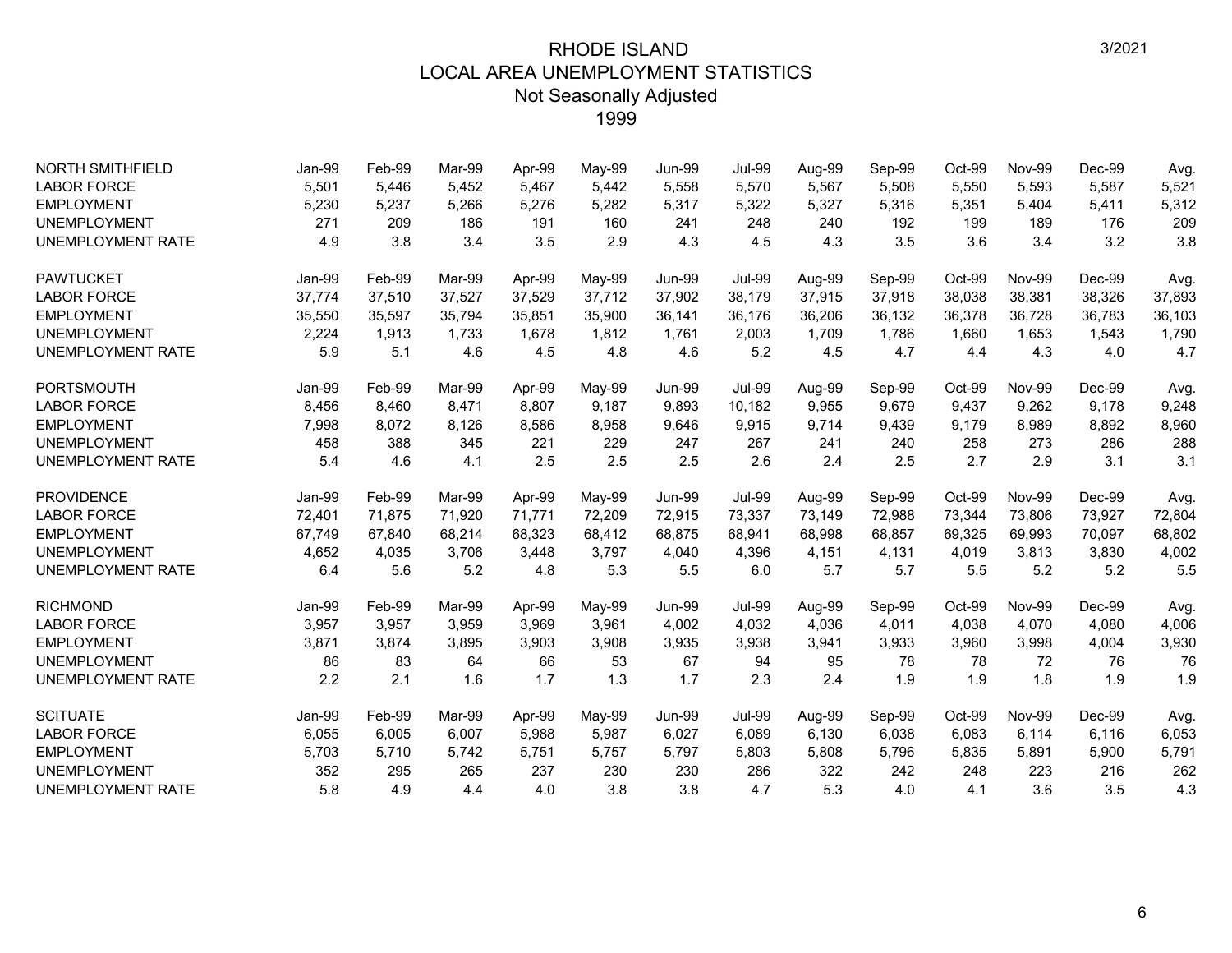| <b>SMITHFIELD</b>        | Jan-99        | Feb-99 | Mar-99 | Apr-99 | May-99 | <b>Jun-99</b> | <b>Jul-99</b> | Aug-99 | Sep-99 | Oct-99 | <b>Nov-99</b> | Dec-99 | Avg.   |
|--------------------------|---------------|--------|--------|--------|--------|---------------|---------------|--------|--------|--------|---------------|--------|--------|
| <b>LABOR FORCE</b>       | 10,898        | 10,781 | 10.752 | 10,746 | 10,782 | 10,885        | 10,994        | 10,997 | 10,928 | 10,959 | 11,058        | 11,049 | 10,903 |
| <b>EMPLOYMENT</b>        | 10,314        | 10,328 | 10,385 | 10,403 | 10,415 | 10,485        | 10,495        | 10,504 | 10,482 | 10,555 | 10,656        | 10,673 | 10,475 |
| <b>UNEMPLOYMENT</b>      | 584           | 453    | 367    | 343    | 367    | 400           | 499           | 493    | 446    | 404    | 402           | 376    | 428    |
| <b>UNEMPLOYMENT RATE</b> | 5.4           | 4.2    | 3.4    | 3.2    | 3.4    | 3.7           | 4.5           | 4.5    | 4.1    | 3.7    | 3.6           | 3.4    | 3.9    |
| <b>SOUTH KINGSTOWN</b>   | Jan-99        | Feb-99 | Mar-99 | Apr-99 | May-99 | <b>Jun-99</b> | <b>Jul-99</b> | Aug-99 | Sep-99 | Oct-99 | <b>Nov-99</b> | Dec-99 | Avg.   |
| <b>LABOR FORCE</b>       | 14,635        | 14,554 | 14,526 | 14,466 | 14,484 | 14,620        | 14,629        | 14,690 | 14,614 | 14,772 | 14,858        | 14,869 | 14,643 |
| <b>EMPLOYMENT</b>        | 13,920        | 13,940 | 14,016 | 14.039 | 14,057 | 14,152        | 14,166        | 14,178 | 14,148 | 14,245 | 14,382        | 14,402 | 14,137 |
| <b>UNEMPLOYMENT</b>      | 715           | 614    | 510    | 427    | 427    | 468           | 463           | 512    | 466    | 527    | 476           | 467    | 506    |
| <b>UNEMPLOYMENT RATE</b> | 4.9           | 4.2    | 3.5    | 3.0    | 2.9    | 3.2           | 3.2           | 3.5    | 3.2    | 3.6    | 3.2           | 3.1    | 3.5    |
| <b>TIVERTON</b>          | Jan-99        | Feb-99 | Mar-99 | Apr-99 | May-99 | <b>Jun-99</b> | <b>Jul-99</b> | Aug-99 | Sep-99 | Oct-99 | <b>Nov-99</b> | Dec-99 | Avg.   |
| <b>LABOR FORCE</b>       | 8,225         | 8,197  | 8,185  | 8,078  | 8,059  | 8,095         | 8,178         | 8,185  | 8,109  | 8,192  | 8,262         | 8,279  | 8,171  |
| <b>EMPLOYMENT</b>        | 7,727         | 7,737  | 7,779  | 7,792  | 7,803  | 7,855         | 7,863         | 7,870  | 7,853  | 7,906  | 7,983         | 7,994  | 7,847  |
| <b>UNEMPLOYMENT</b>      | 498           | 460    | 406    | 286    | 256    | 240           | 315           | 315    | 256    | 286    | 279           | 285    | 324    |
| <b>UNEMPLOYMENT RATE</b> | 6.1           | 5.6    | 5.0    | 3.5    | 3.2    | 3.0           | 3.9           | 3.8    | 3.2    | 3.5    | 3.4           | 3.4    | 4.0    |
| <b>WARREN</b>            | <b>Jan-99</b> | Feb-99 | Mar-99 | Apr-99 | May-99 | <b>Jun-99</b> | <b>Jul-99</b> | Aug-99 | Sep-99 | Oct-99 | <b>Nov-99</b> | Dec-99 | Avg.   |
| <b>LABOR FORCE</b>       | 6,485         | 6,446  | 6,434  | 6,396  | 6,383  | 6,407         | 6,546         | 6,519  | 6,480  | 6,522  | 6,583         | 6,587  | 6,482  |
| <b>EMPLOYMENT</b>        | 6,146         | 6,152  | 6,188  | 6,197  | 6,204  | 6,247         | 6,252         | 6,258  | 6,245  | 6,287  | 6,349         | 6,358  | 6,240  |
| <b>UNEMPLOYMENT</b>      | 339           | 294    | 246    | 199    | 179    | 160           | 294           | 261    | 235    | 235    | 234           | 229    | 242    |
| <b>UNEMPLOYMENT RATE</b> | 5.2           | 4.6    | 3.8    | 3.1    | 2.8    | 2.5           | 4.5           | 4.0    | 3.6    | 3.6    | 3.6           | 3.5    | 3.7    |
| <b>WARWICK</b>           | <b>Jan-99</b> | Feb-99 | Mar-99 | Apr-99 | May-99 | <b>Jun-99</b> | <b>Jul-99</b> | Aug-99 | Sep-99 | Oct-99 | <b>Nov-99</b> | Dec-99 | Avg.   |
| <b>LABOR FORCE</b>       | 47,468        | 47,196 | 47,140 | 47,092 | 47,207 | 47,595        | 47,929        | 47,952 | 47,677 | 48,032 | 48,404        | 48,376 | 47,673 |
| <b>EMPLOYMENT</b>        | 45,180        | 45,239 | 45,488 | 45,563 | 45,622 | 45,930        | 45,975        | 46,012 | 45,918 | 46,231 | 46,677        | 46,745 | 45,882 |
| <b>UNEMPLOYMENT</b>      | 2,288         | 1,957  | 1,652  | 1,529  | 1,585  | 1,665         | 1,954         | 1,940  | 1,759  | 1,801  | 1,727         | 1,631  | 1,791  |
| <b>UNEMPLOYMENT RATE</b> | 4.8           | 4.1    | 3.5    | 3.2    | 3.4    | 3.5           | 4.1           | 4.0    | 3.7    | 3.7    | 3.6           | 3.4    | 3.8    |
| <b>WEST GREENWICH</b>    | Jan-99        | Feb-99 | Mar-99 | Apr-99 | May-99 | <b>Jun-99</b> | <b>Jul-99</b> | Aug-99 | Sep-99 | Oct-99 | <b>Nov-99</b> | Dec-99 | Avg.   |
| <b>LABOR FORCE</b>       | 2,519         | 2,502  | 2,478  | 2,473  | 2,466  | 2,488         | 2,532         | 2,538  | 2,506  | 2,523  | 2,551         | 2,549  | 2,510  |
| <b>EMPLOYMENT</b>        | 2,379         | 2,382  | 2,395  | 2,399  | 2,402  | 2,418         | 2,422         | 2,423  | 2,418  | 2,434  | 2,458         | 2,462  | 2,416  |
| <b>UNEMPLOYMENT</b>      | 140           | 120    | 83     | 74     | 64     | 70            | 110           | 115    | 88     | 89     | 93            | 87     | 94     |
| <b>UNEMPLOYMENT RATE</b> | 5.6           | 4.8    | 3.3    | 3.0    | 2.6    | 2.8           | 4.3           | 4.5    | 3.5    | 3.5    | 3.6           | 3.4    | 3.7    |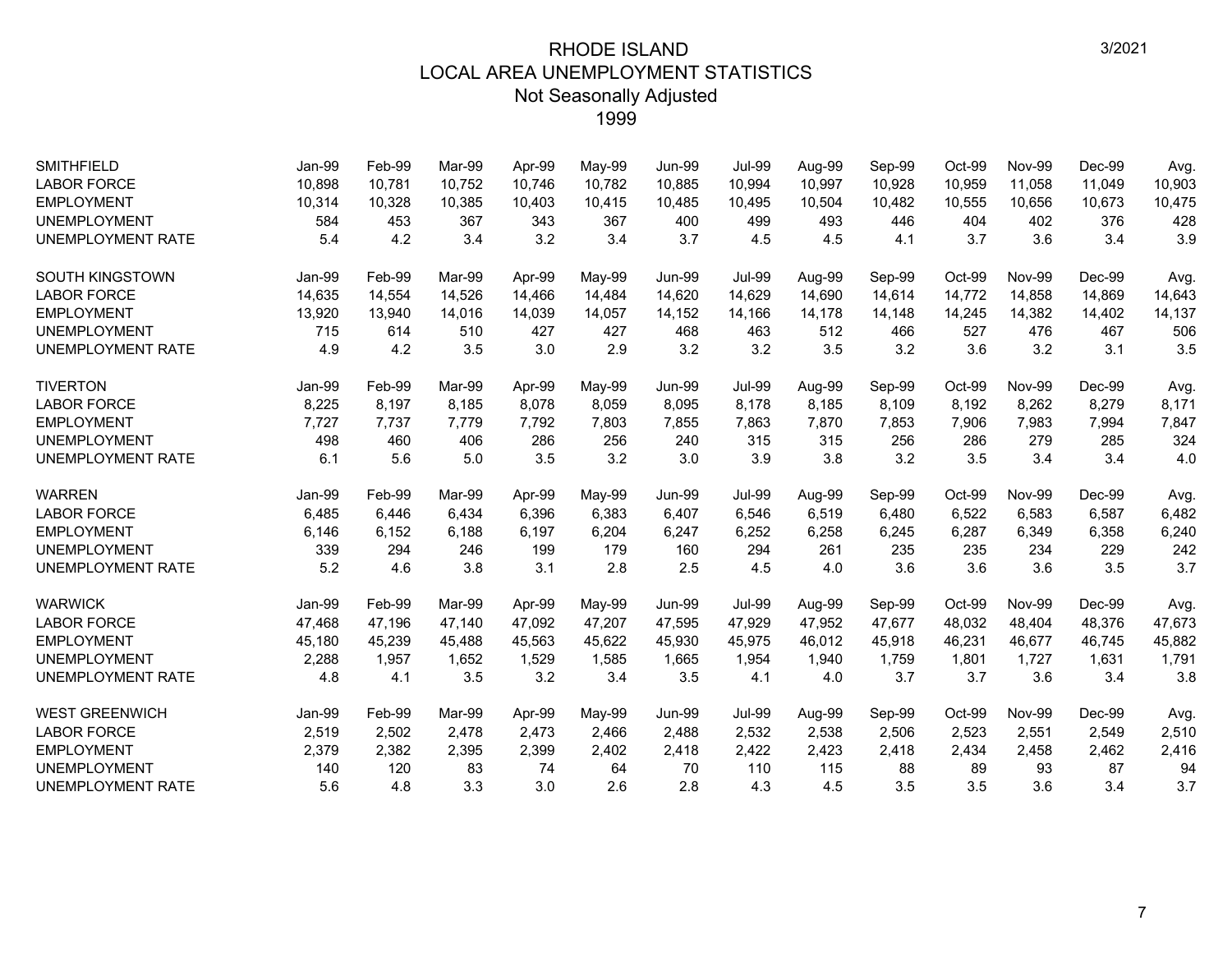| <b>WEST WARWICK</b>      | Jan-99 | Feb-99 | Mar-99 | Apr-99 | May-99 | <b>Jun-99</b> | <b>Jul-99</b> | Aug-99 | Sep-99 | Oct-99 | <b>Nov-99</b> | Dec-99 | Avg.   |
|--------------------------|--------|--------|--------|--------|--------|---------------|---------------|--------|--------|--------|---------------|--------|--------|
| <b>LABOR FORCE</b>       | 16,424 | 16,435 | 16,397 | 16,356 | 16,406 | 16,534        | 16,647        | 16,681 | 16,643 | 16,727 | 16,851        | 16,847 | 16,579 |
| <b>EMPLOYMENT</b>        | 15,540 | 15,560 | 15,647 | 15,673 | 15,692 | 15,798        | 15,813        | 15,828 | 15,795 | 15,902 | 16,055        | 16,079 | 15,782 |
| <b>UNEMPLOYMENT</b>      | 884    | 875    | 750    | 683    | 714    | 736           | 834           | 853    | 848    | 825    | 796           | 768    | 797    |
| <b>UNEMPLOYMENT RATE</b> | 5.4    | 5.3    | 4.6    | 4.2    | 4.4    | 4.5           | 5.0           | 5.1    | 5.1    | 4.9    | 4.7           | 4.6    | 4.8    |
| WESTERLY                 | Jan-99 | Feb-99 | Mar-99 | Apr-99 | May-99 | <b>Jun-99</b> | <b>Jul-99</b> | Aug-99 | Sep-99 | Oct-99 | <b>Nov-99</b> | Dec-99 | Avg.   |
| <b>LABOR FORCE</b>       | 13,662 | 13,617 | 13,543 | 13,274 | 13,340 | 13,583        | 13,980        | 13,837 | 13,402 | 13,401 | 13,511        | 13,566 | 13,560 |
| <b>EMPLOYMENT</b>        | 12,970 | 12,955 | 13,036 | 12,947 | 12,999 | 13,267        | 13,594        | 13,470 | 13,040 | 12,998 | 13,065        | 13,117 | 13,122 |
| <b>UNEMPLOYMENT</b>      | 692    | 662    | 507    | 327    | 341    | 316           | 386           | 367    | 362    | 403    | 446           | 449    | 438    |
| UNEMPLOYMENT RATE        | 5.1    | 4.9    | 3.7    | 2.5    | 2.6    | 2.3           | 2.8           | 2.7    | 2.7    | 3.0    | 3.3           | 3.3    | 3.2    |
| <b>WOONSOCKET</b>        | Jan-99 | Feb-99 | Mar-99 | Apr-99 | May-99 | <b>Jun-99</b> | <b>Jul-99</b> | Aug-99 | Sep-99 | Oct-99 | <b>Nov-99</b> | Dec-99 | Avg.   |
| <b>LABOR FORCE</b>       | 21,014 | 20,881 | 20,795 | 20,838 | 20,838 | 21,167        | 21,186        | 21,126 | 21,102 | 21,200 | 21,313        | 21,260 | 21,060 |
| <b>EMPLOYMENT</b>        | 19,699 | 19,724 | 19,834 | 19,866 | 19,892 | 20,026        | 20,046        | 20,062 | 20,021 | 20,158 | 20,352        | 20,382 | 20,005 |
| <b>UNEMPLOYMENT</b>      | 1,315  | 1,157  | 961    | 972    | 946    | 1,141         | 1,140         | 1,064  | 1,081  | 1,042  | 961           | 878    | 1,055  |
| UNEMPLOYMENT RATE        | 6.3    | 5.5    | 4.6    | 4.7    | 4.5    | 5.4           | 5.4           | 5.0    | 5.1    | 4.9    | 4.5           | 4.1    | 5.0    |
| <b>BRISTOL COUNTY</b>    | Jan-99 | Feb-99 | Mar-99 | Apr-99 | May-99 | <b>Jun-99</b> | <b>Jul-99</b> | Aug-99 | Sep-99 | Oct-99 | <b>Nov-99</b> | Dec-99 | Avg.   |
| <b>LABOR FORCE</b>       | 27,050 | 26,946 | 26,922 | 26,787 | 26,810 | 27,002        | 27,270        | 27,248 | 27,173 | 27,363 | 27,593        | 27,630 | 27,150 |
| <b>EMPLOYMENT</b>        | 25,889 | 25,919 | 26,065 | 26,107 | 26,138 | 26,317        | 26,342        | 26,365 | 26,310 | 26,488 | 26,744        | 26,782 | 26,289 |
| <b>UNEMPLOYMENT</b>      | 1,161  | 1,027  | 857    | 680    | 672    | 685           | 928           | 883    | 863    | 875    | 849           | 848    | 861    |
| UNEMPLOYMENT RATE        | 4.3    | 3.8    | 3.2    | 2.5    | 2.5    | 2.5           | 3.4           | 3.2    | 3.2    | 3.2    | 3.1           | 3.1    | 3.2    |
| <b>KENT COUNTY</b>       | Jan-99 | Feb-99 | Mar-99 | Apr-99 | May-99 | <b>Jun-99</b> | <b>Jul-99</b> | Aug-99 | Sep-99 | Oct-99 | <b>Nov-99</b> | Dec-99 | Avg.   |
| <b>LABOR FORCE</b>       | 92,140 | 91,806 | 91,697 | 91,504 | 91,724 | 92,510        | 93,343        | 93,420 | 92,813 | 93,444 | 94,151        | 94,043 | 92,716 |
| <b>EMPLOYMENT</b>        | 87,656 | 87,771 | 88,255 | 88,399 | 88,513 | 89,112        | 89,199        | 89,272 | 89,090 | 89,696 | 90,561        | 90,694 | 89,018 |
| <b>UNEMPLOYMENT</b>      | 4,484  | 4,035  | 3,442  | 3,105  | 3,211  | 3,398         | 4,144         | 4,148  | 3,723  | 3,748  | 3,590         | 3,349  | 3,698  |
| UNEMPLOYMENT RATE        | 4.9    | 4.4    | 3.8    | 3.4    | 3.5    | 3.7           | 4.4           | 4.4    | 4.0    | 4.0    | 3.8           | 3.6    | 4.0    |